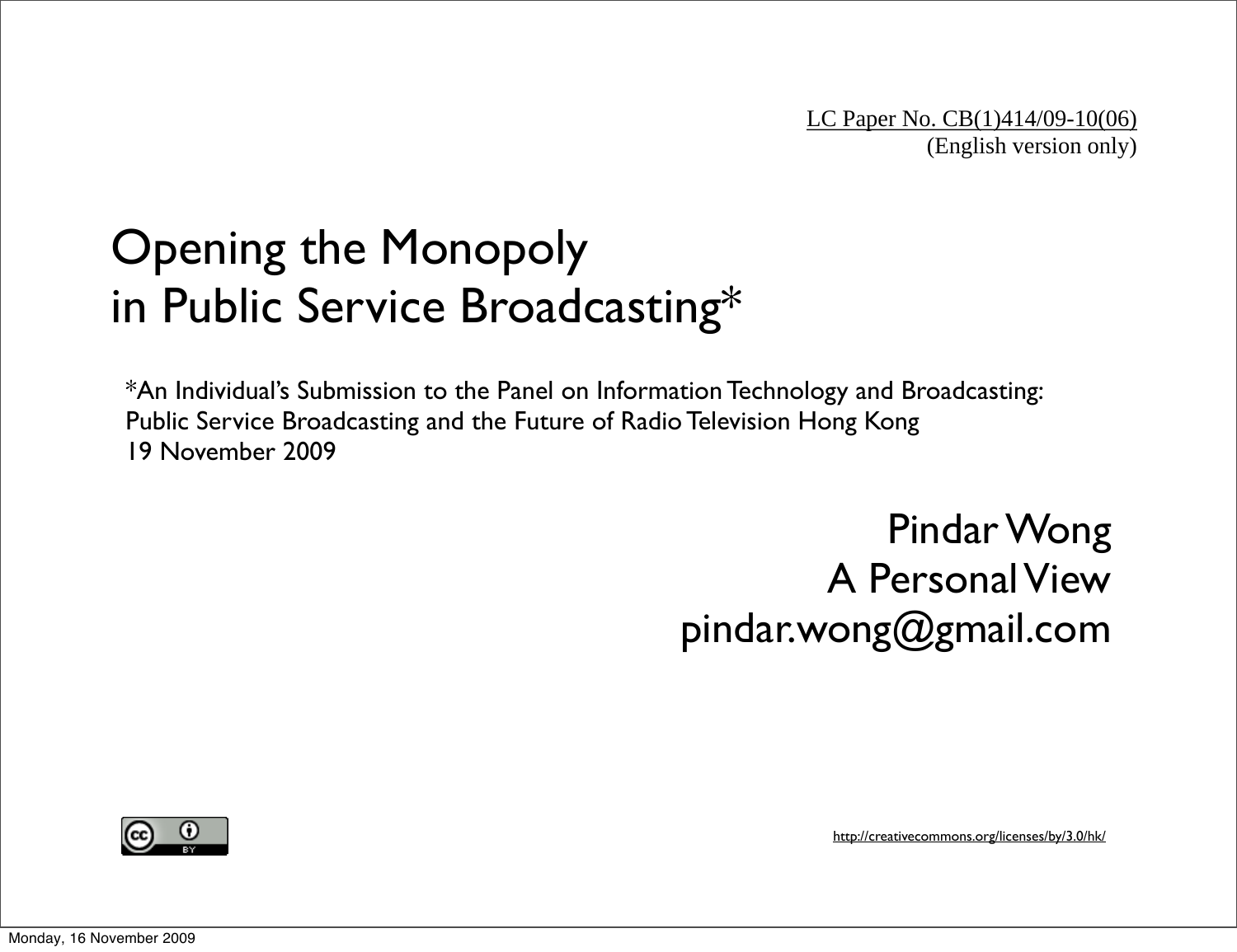### I am here as an *individual* member of the *Public*

- Last here in 4th December 1998
- Here to share my 'opinion' ... not 'fact'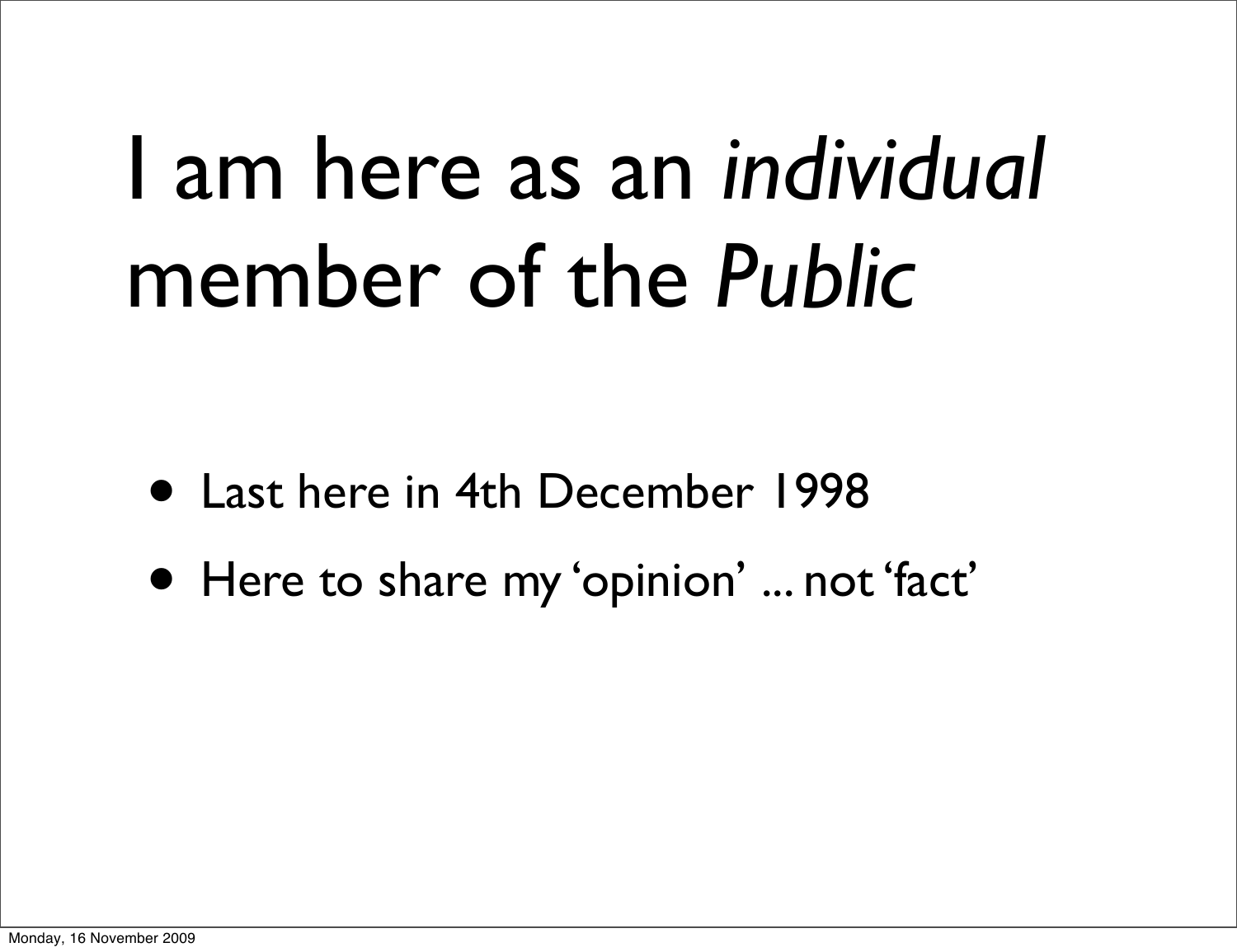# Four Key Questions

- Who should produce the content for Public Service Broadcasting?
- Who should own the copyright to the material commissioned by the public purse?
- How should the *Public* gain access to this material? and
- On what terms?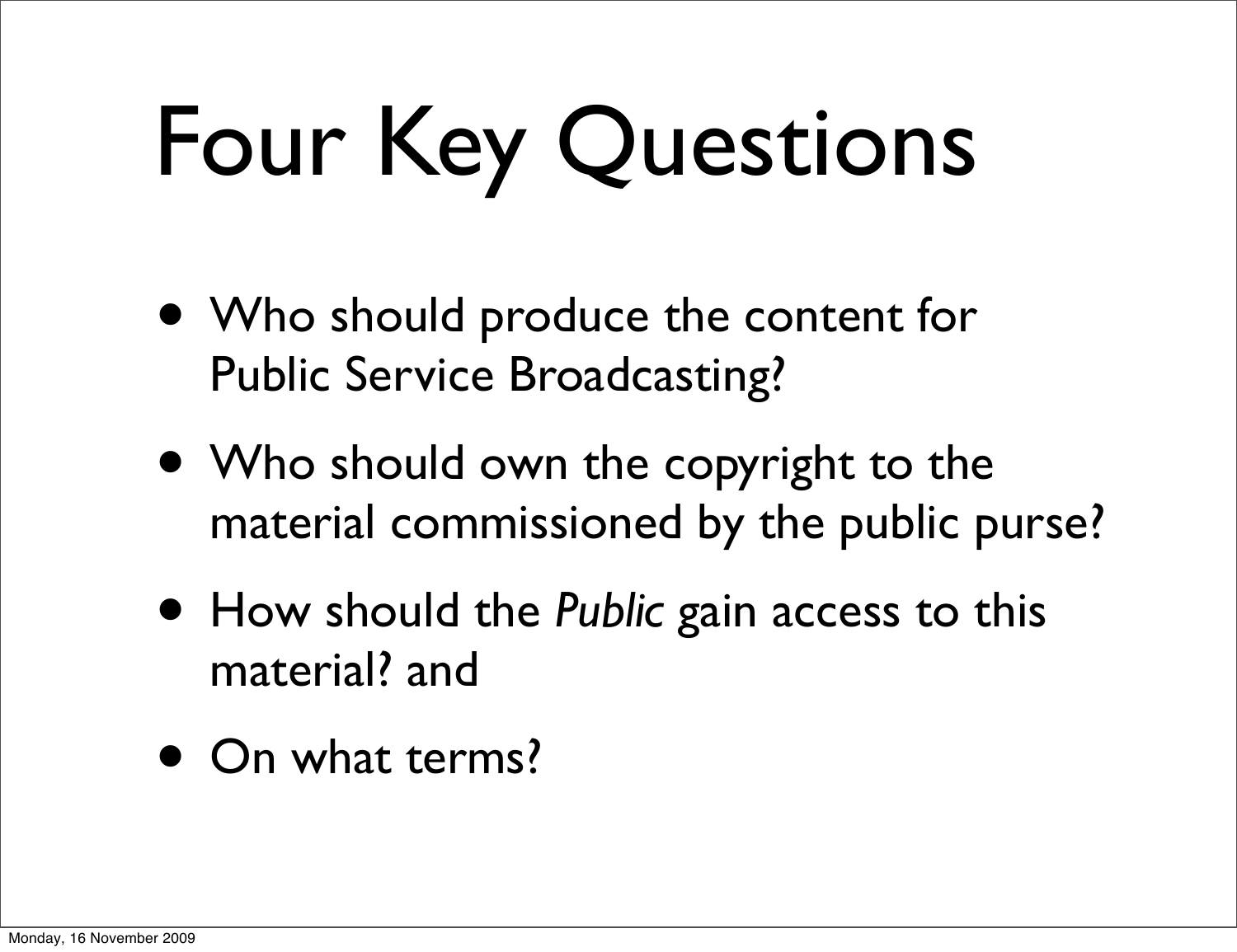## RTHK 1.0 -

- Great Job so far!
- Really glad that RTHK is continuing as a Government Department. Why? Copyright Issues!
- After 80 years of public funding, what would happen to public access to our common Cultural Heritage?
	- If 'RTHKC' or New 'PSB' Then what about access to the 58,000 hours (Audio) - 19,000 hours (Video) circa 2005?
	- What RTHK material is now readily accessible and clearly in the '**public domain**'?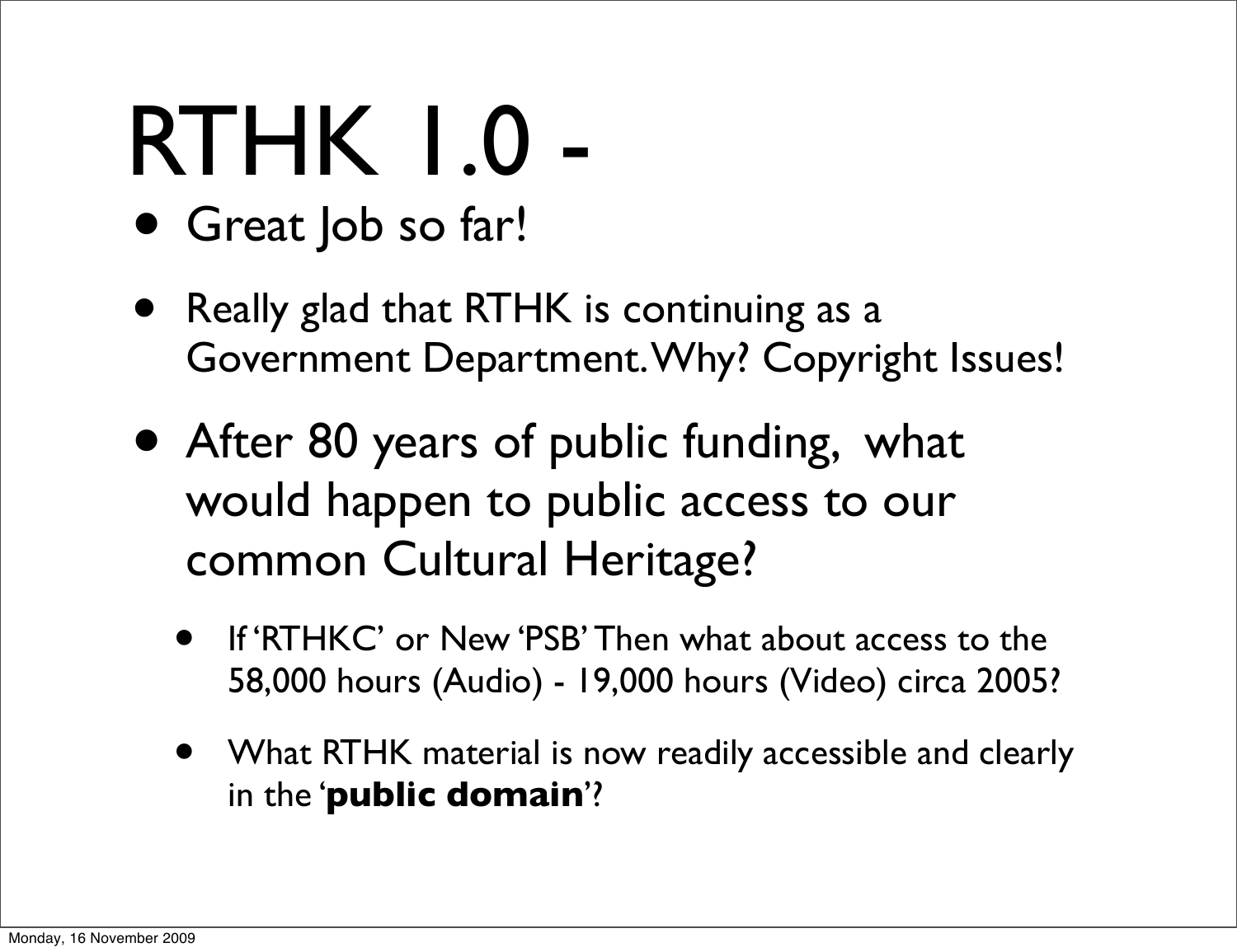## RTHK 2.0

- Current Path is really 'More of the Same?'
	- More Radio and More Television
		- More 'Digital'
		- More 'Definition' (HD)
		- More Internet-only Productions
		- More Access to Content via Mobile Devices
		- More Commissioned Works (25%)
		- More 'Facilities' (\$1.6 billion?)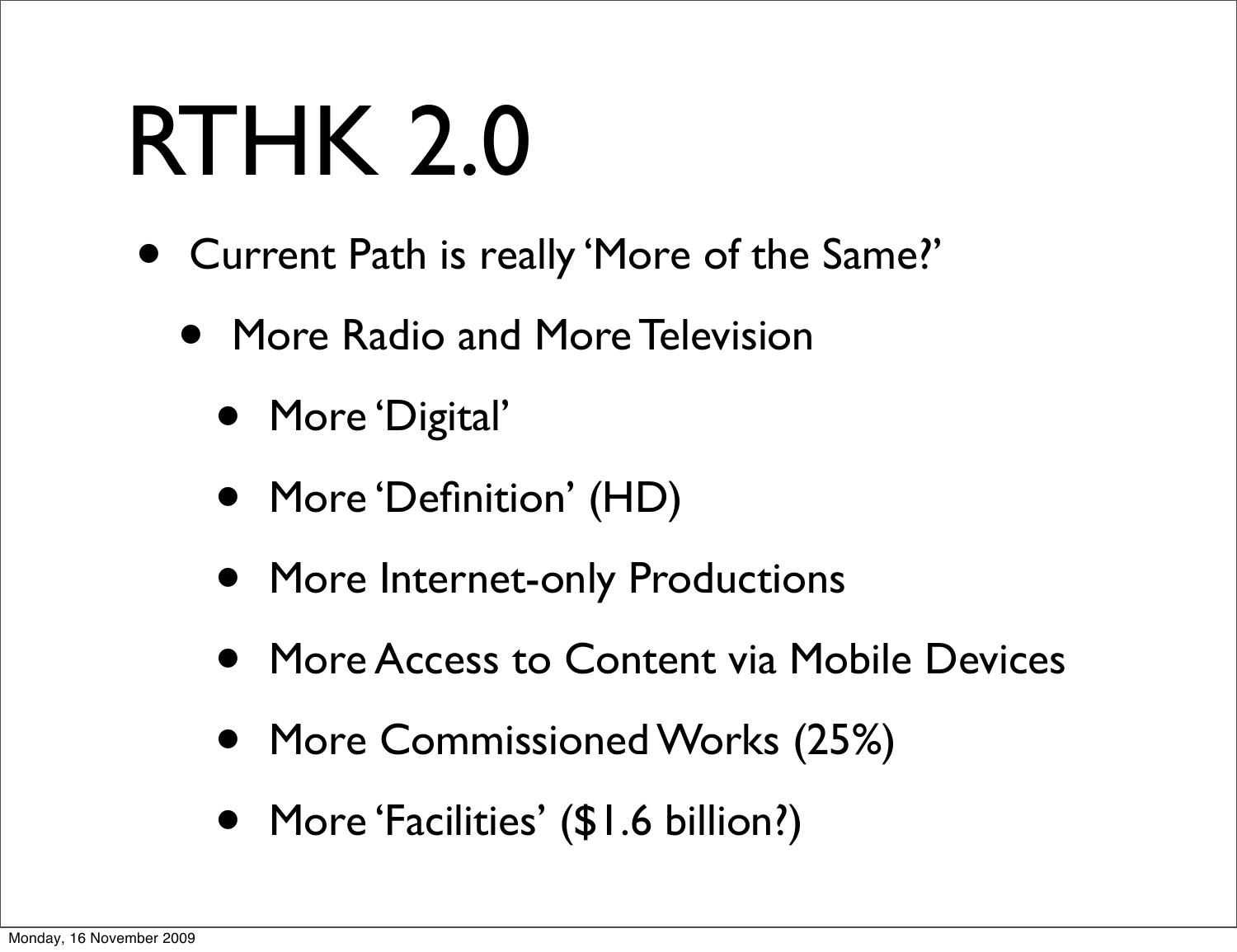### But.. RTHK 2.0

Risks Losing Relevance to 'iPod-Generation'

- Expectation to
	- Be Active Participants and Co-Creators
		- **•** not Passive Viewers
	- Have greater 'Control' of what 'content' is covered (via *existing* technology e.g. media blogs/youTube with *variable* quality) - the 'Future's now Arrived!'
	- Readily 'Vote' with their thumbs and fingers (content surfing)
- All digital ... anytime, anywhere! (Channel/Broadcast Paradigm)
- The 'new' RAT Race
	- 'Reputation' 'Attention' 'Trust' the new currencies!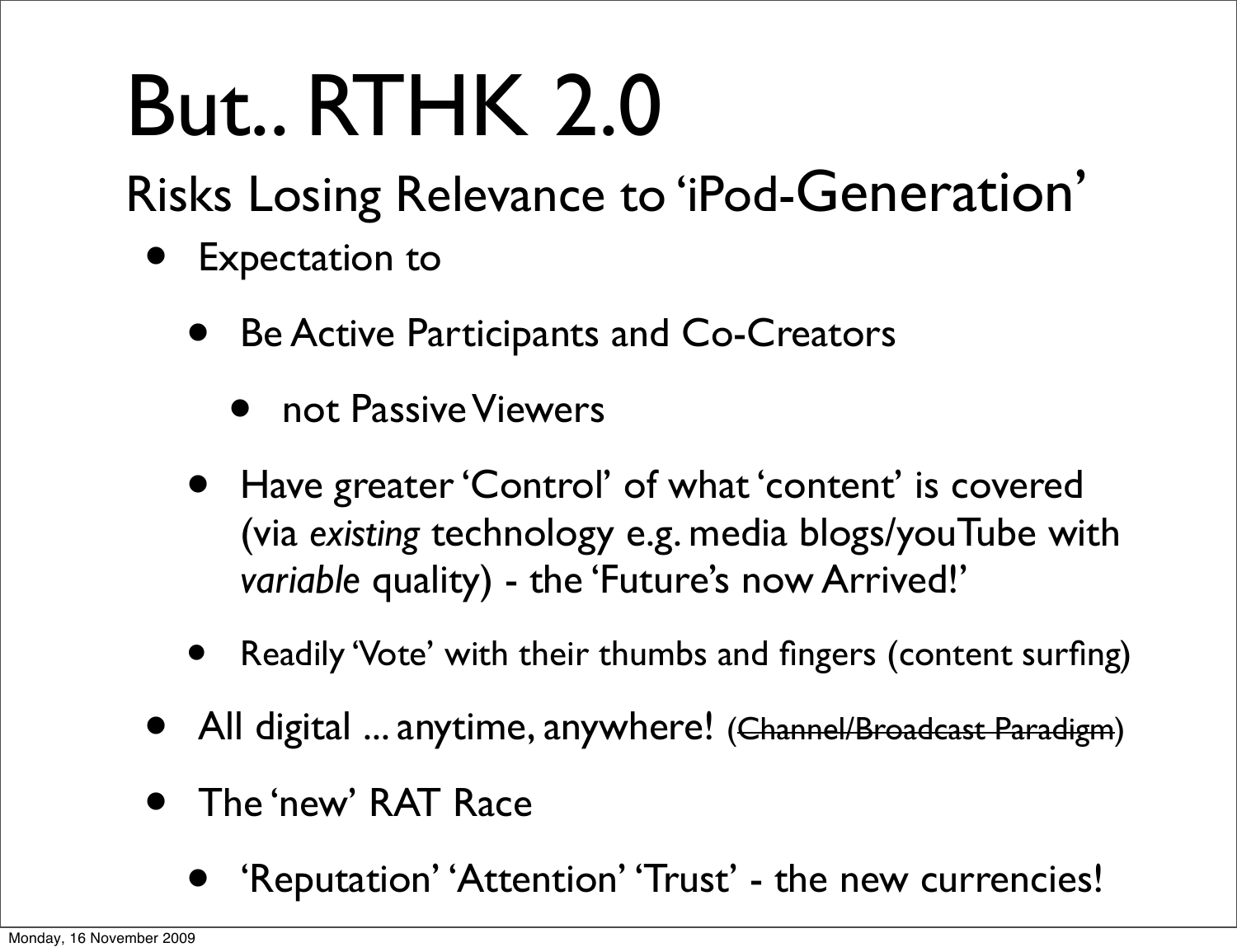## RTHK 3.0

- Continues to serve *Existing* customer base, builds *Future* customer base by
- Investing Management time to establish
	- new 'Production Processes' rather than new 'Production Facilities' i.e. not 'where' or 'what' is produced but 'who' and 'how'
- Processes which are 'Bottom Up' not 'Top Down'
	- 'Peer Produced' and 'Professionally Produced'
- Role to 'Coordinate' Not 'Control' Content Programming
- 'Archival' Access is 'Open','Some Rights Reserved' Licenced to *all* channels
- Greater 'Tolerance' to
	- Differences in 'Quality' and 'Views/Risk'
	- Time -- built without 'the broadcast window mindset'
	- In today's asynchronous world -- chances are we'll 'miss the window'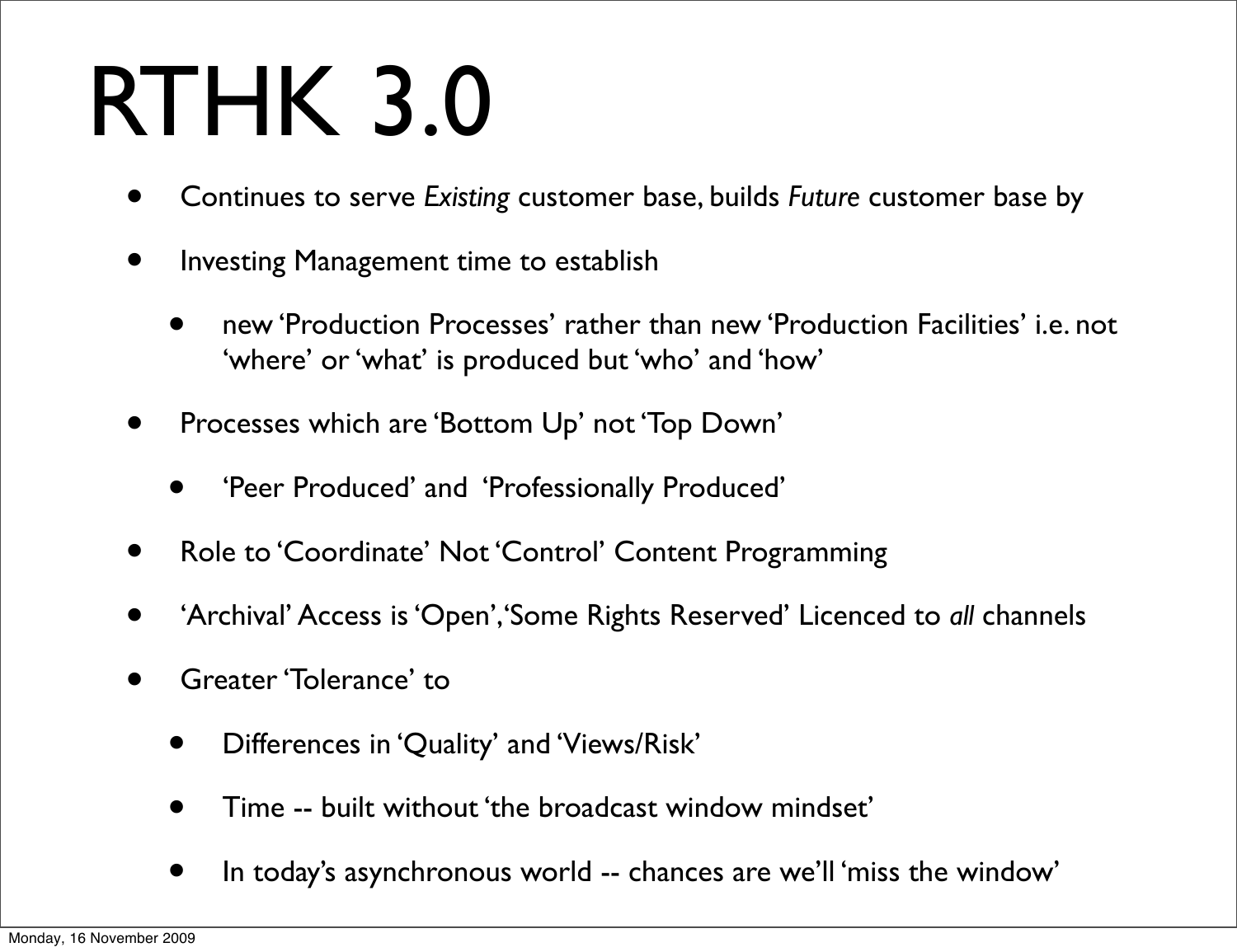#### Redefining 'Public Service Broadcasting'

• 'The service of *coordinating* the public processes to produce, select and disseminate publicly-funded creative works, whose access and ownership *accrue* to the public benefit ... in the public interest'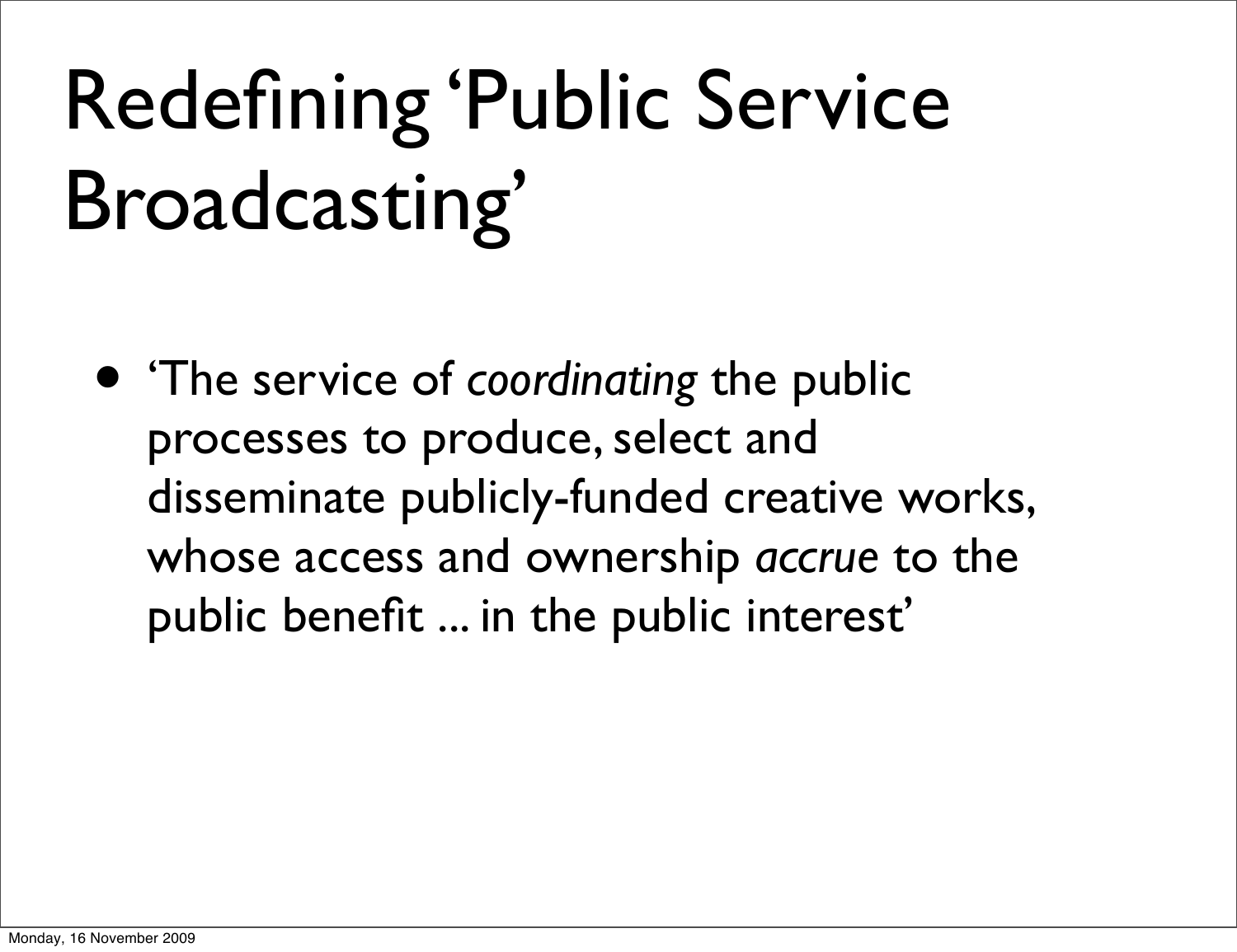#### The First Step in a New Direction?

- RTHK's Creative Archive Excellent Start!
	- September 2009
- RTHK Total 2006 Cash Basis HK\$ 440m<sup>\*</sup>
- But in 2007-8 School Year $^{\ast\ast}$ 
	- HK\$ 446.9m disbursed to 308,015 students for purchasing textbooks
- How can Liberal Studies Teachers and Students Commission RTHK to produce

\*Page 151 Hong Kong Year book 2008 \* Page 4, point 13, 27 October 2006 'Heading for the Digital Future' RTHK Report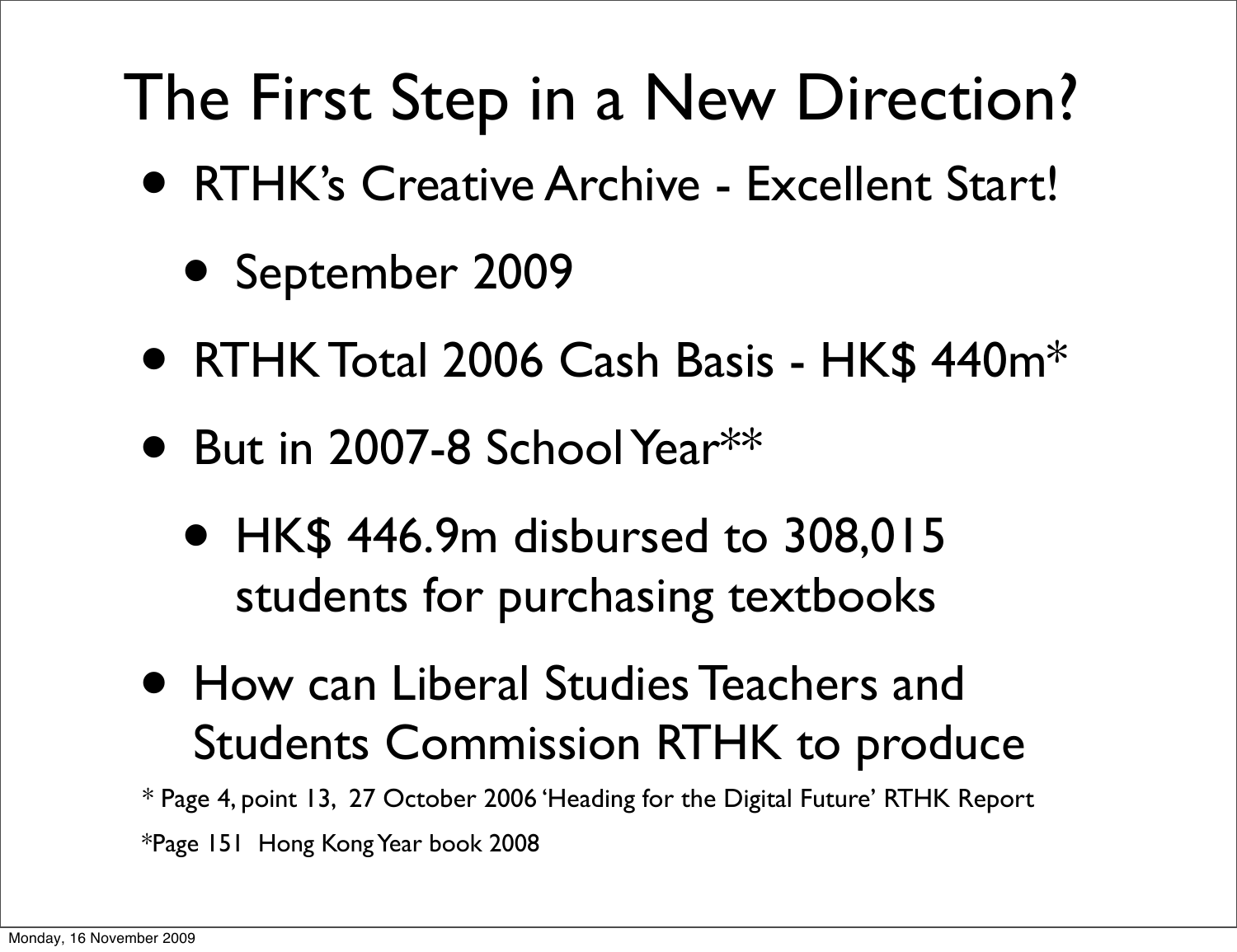#### The 'Monopoly' in Public Parks & Spaces!

- Who cares if it is 'open'
- Doesn't HK need such a 'space' for 'speech'?
- Shouldn't RTHK build it?
- Change the thinking ... change the goal
	- Change the Metric for 'Success'
	- Start with 50% of 'Commission Works'?
	- Why not aim for 80...100%?

Thank you!